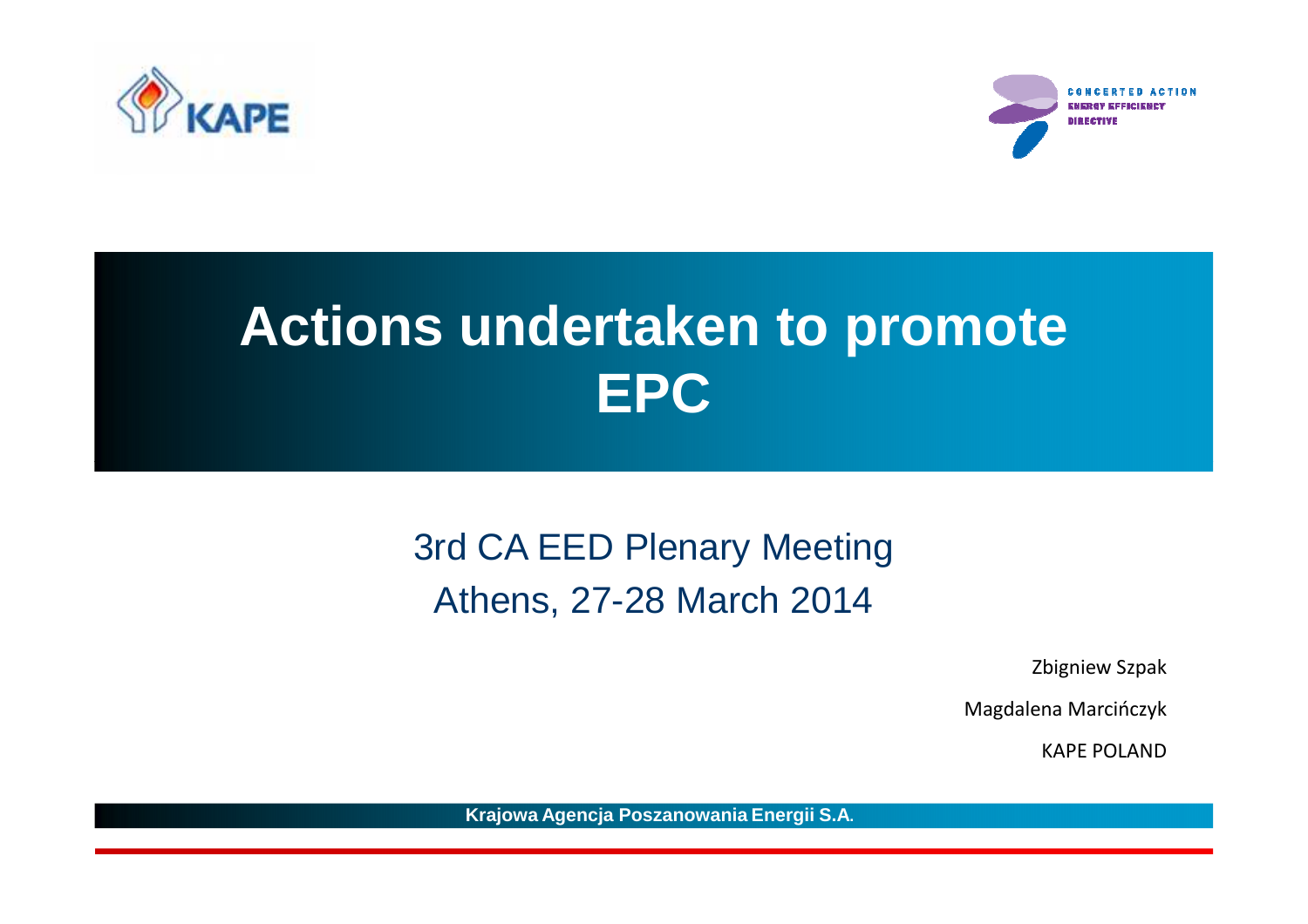

## Plan of the presentation



- 1. Presentation background
- 2. EPC definition in the New Energy Efficiency Directive
- 3. The main problems of the Polish ESCOs
- 4. Promotion of EPC in the field of Transparense project:
	- a. Code of conduct
	- b. Seminars and workshops
- 5. Polish ESCO Club
- 6. PESCO project why does it not work?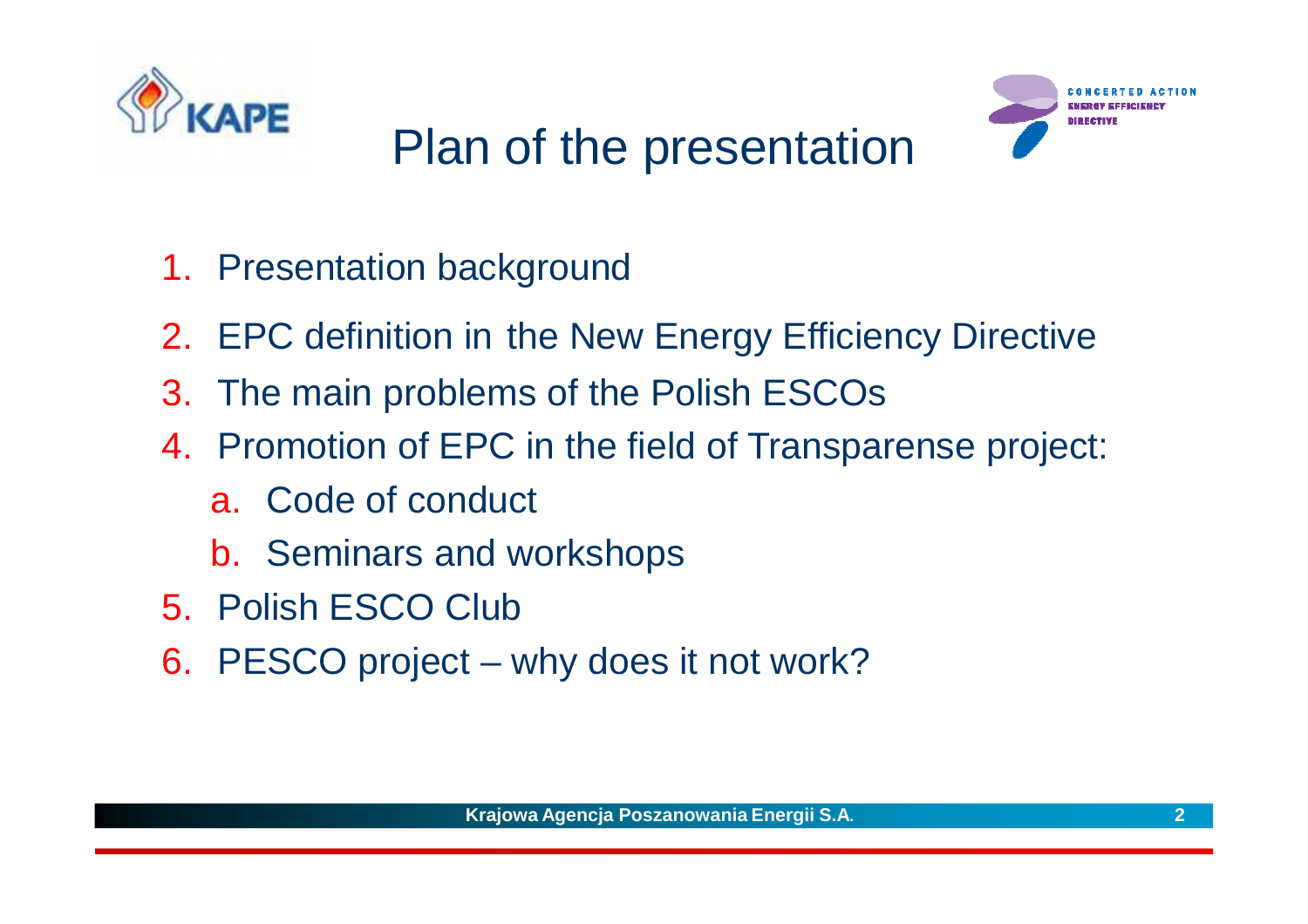

### Definition of EPC in



### the New Energy Efficiency Directive

#### $\blacksquare$ EPC:

"a contractual arrangement between the beneficiary and the provider (ESCO – Energy Saving Company) of an energy efficiency improvement measure, verified and monitored during the whole term of the contract, where investments (work, supply or service) in that measure are paid for in relation to a contractually agreed level of energy efficiency improvement or other agreed energy performance criterion, such as financial savings"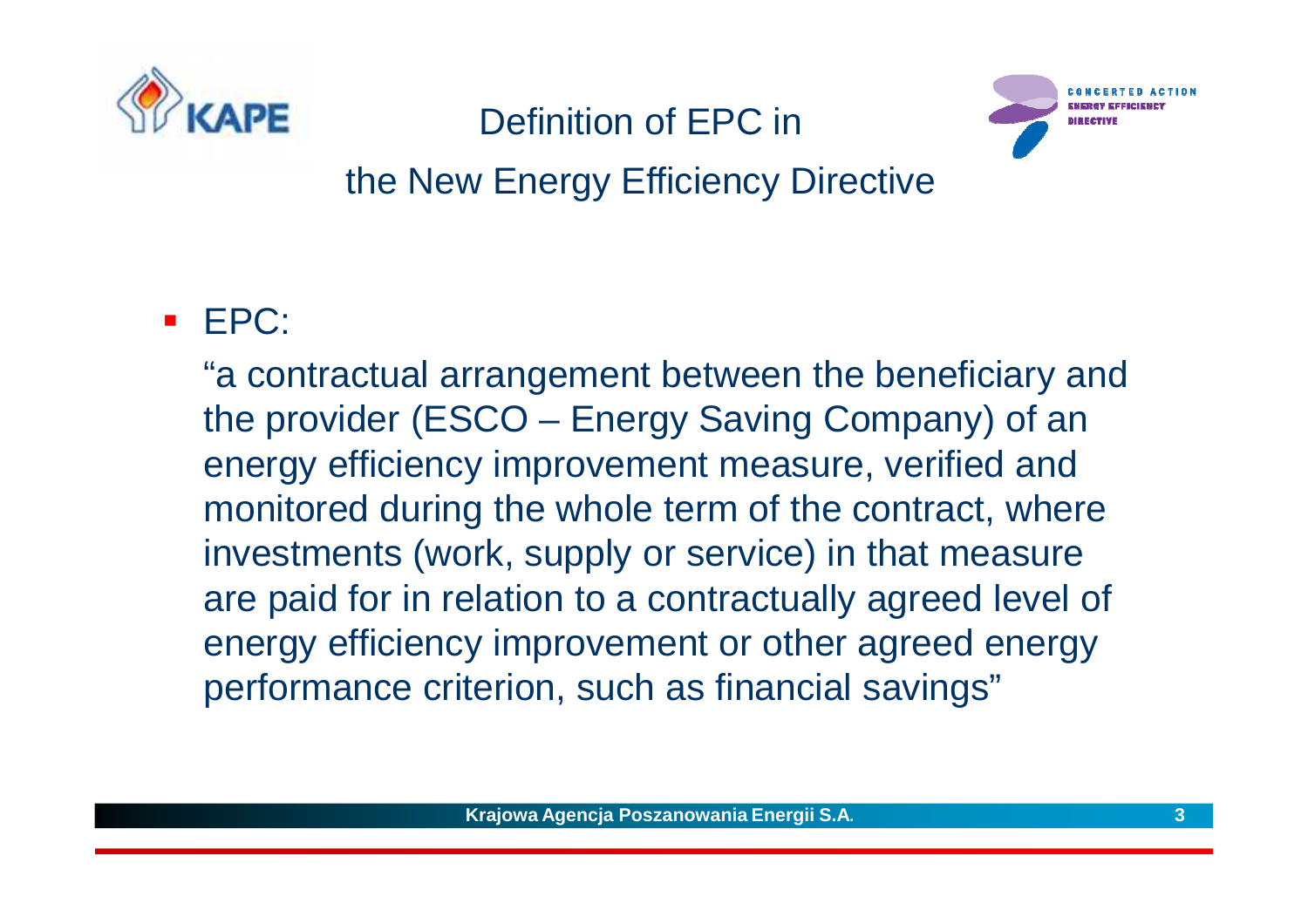



### The main problems of the Polish ESCOs

- $\checkmark$  lack of:
	- -consistent interpretations as to whether EPCs ought to be classified into the category of debt liabilities included in the national public debt, or not (to be classified as off-balance sheet finance for the public partner (not as a national public debt)
	- $\checkmark$  confidence in the system
	- $\checkmark$  standard documents and procedures
	- $\checkmark$  critical scale of projects interesting for banking system
	- $\checkmark$  liquidity and long term credits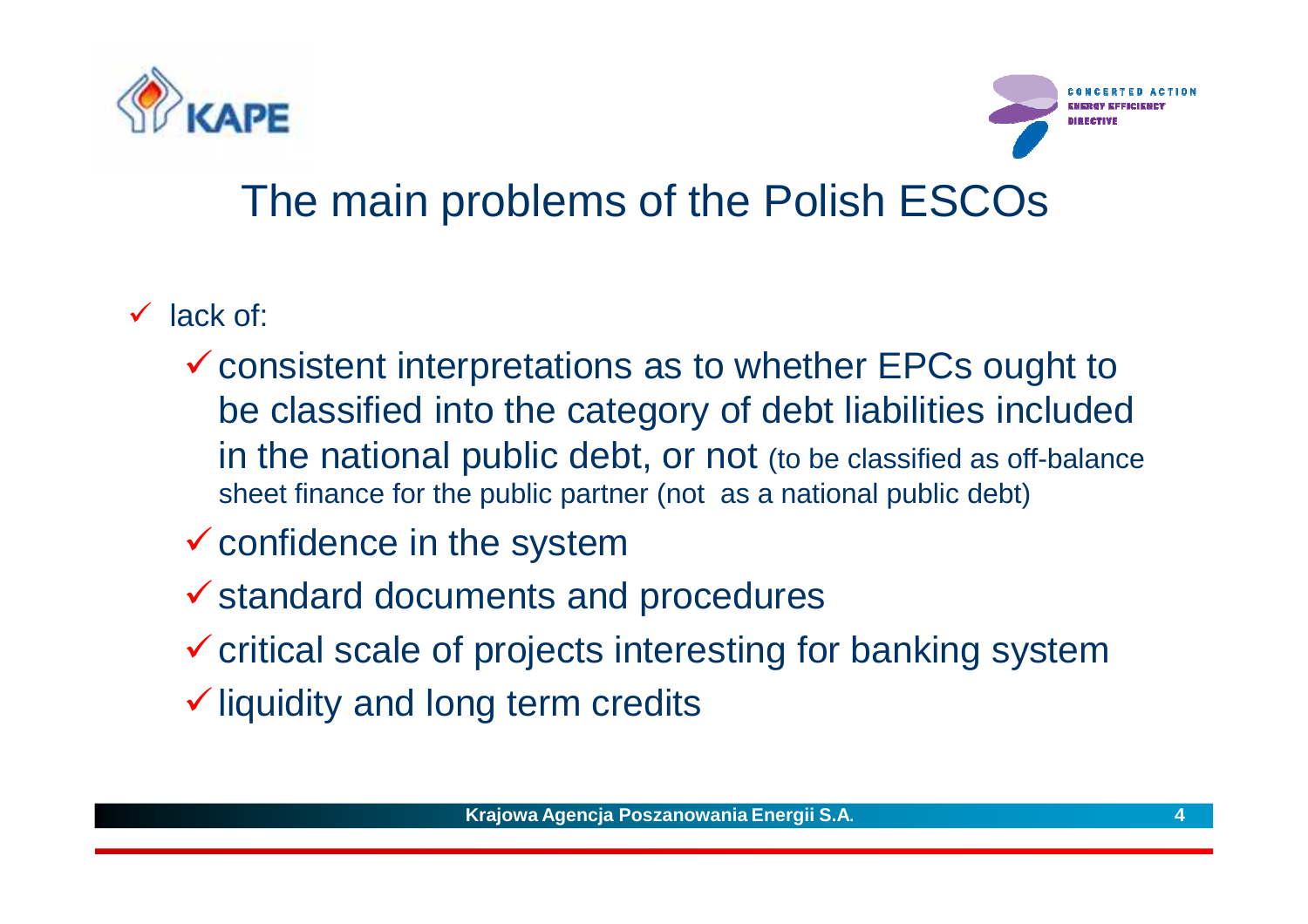

### Bottlenecks in the financing of ESCC

- Г Problems with long-term commitments for energy saving
- Г ESCO can and want to invest but commercial banks provide short-term loans on the balance of ESCO
- Г Commercial banks do not provide long-term debt securedincome from energy savings<br>Esses
- L ESCO usually have too little capital to achieve greaterportfolio of projects
- L There isn't off-balance sheet sources of long-term refinancing agreements and release EPC to incur new short<br>loans loans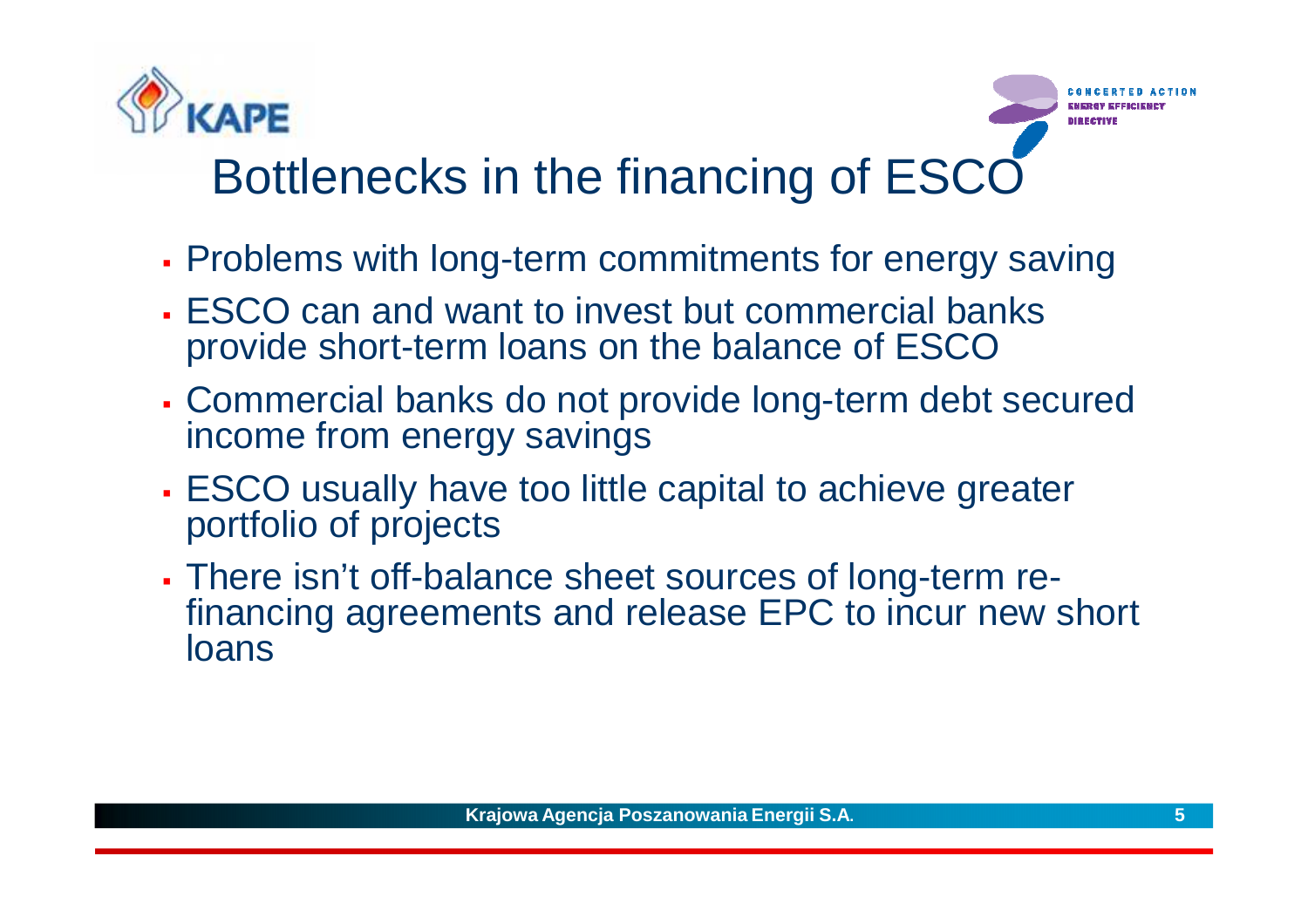



Transparense project:

- τ Intelligent Energy Europe (IEE)
- $\blacksquare$  main aims:
	- $\bullet$  increase the transparency and trustworthiness of EPC markets throughout Europe by:
		- creating EPC codes of conduct
		- prepare training programmes
		- support transfer of know-how and experience across the countries
		- Promoting the establisment of ESCO associations and networking
- 20 partners covering mature and beginner EPC markets **Service Service**
- **a** great potential to develop and increase the European EPC market **Service Service**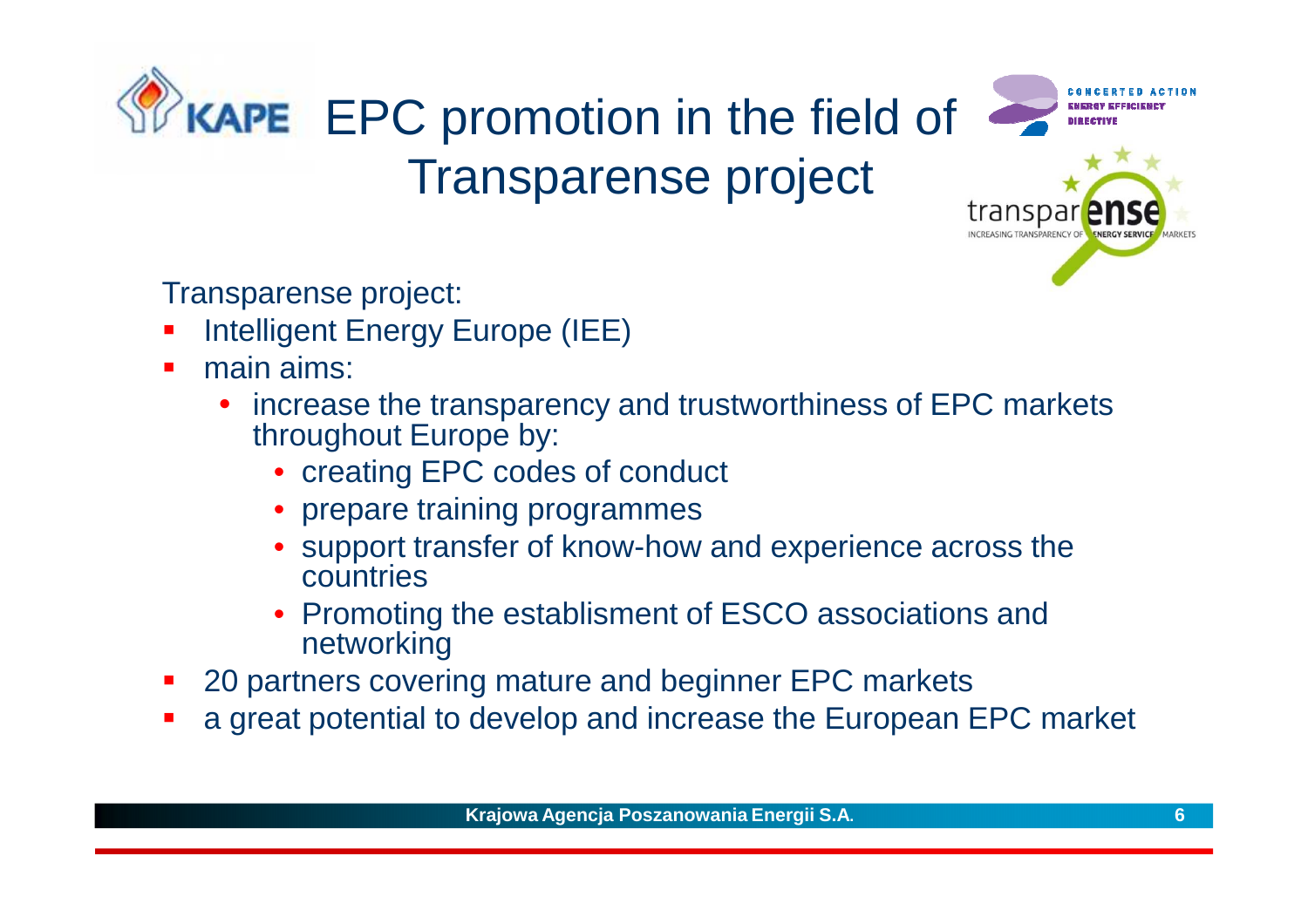

# Transparense main steps



transpar<sup>2</sup>

#### $\blacksquare$  Training concepts, general and national training modules tailored to the particular stage of the EPC market development will be used in 77 trainings delivered for ESCOs.

- $\blacksquare$  In total 3 workshops and 3 national position papers to promote ESCO associations in countries with no ESCO association, but in which a significant number of ESCOs are interested in its establishment (Slovenia, Sweden and Netherlands).
- $\blacksquare$  Creating European and 20 national Codes of Conduct defining quality principles for EPC markets, including harmonised national EPC procedures.
- $\mathcal{L}_{\mathcal{A}}$  Testing and providing feedback on the developed Codes of Conduct by implementing 25 pilot projects that should also lead to highly replicable best practice examples.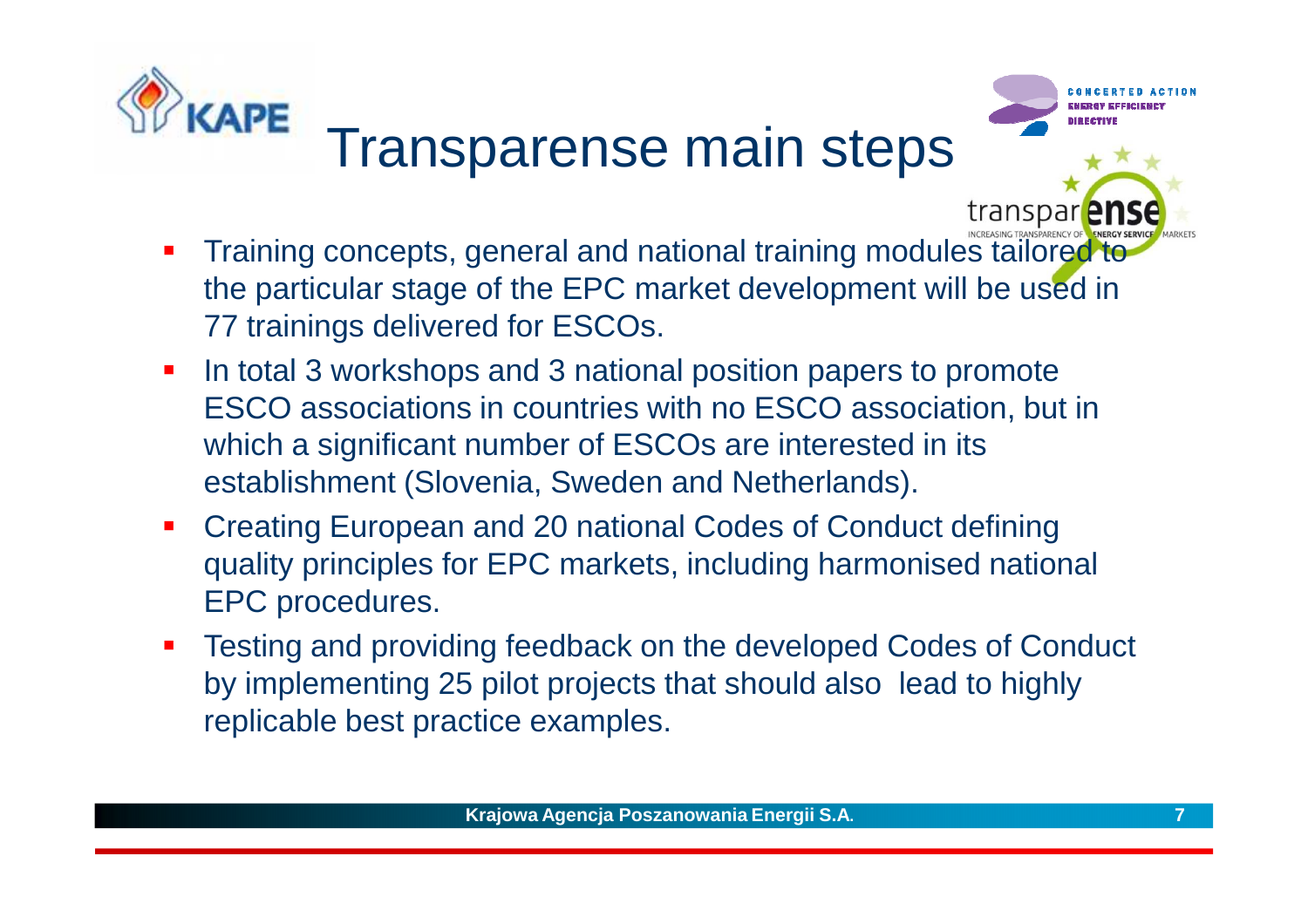

### Transparense projectactions already undertaken



- $\mathcal{L}_{\mathcal{A}}$ **Preparation of the Code of conduct** which sets point of reference for fair and good quality EPC business
- $\mathcal{L}_{\mathcal{A}}$ **Trainings and workshops** for existing and new EPC suppliers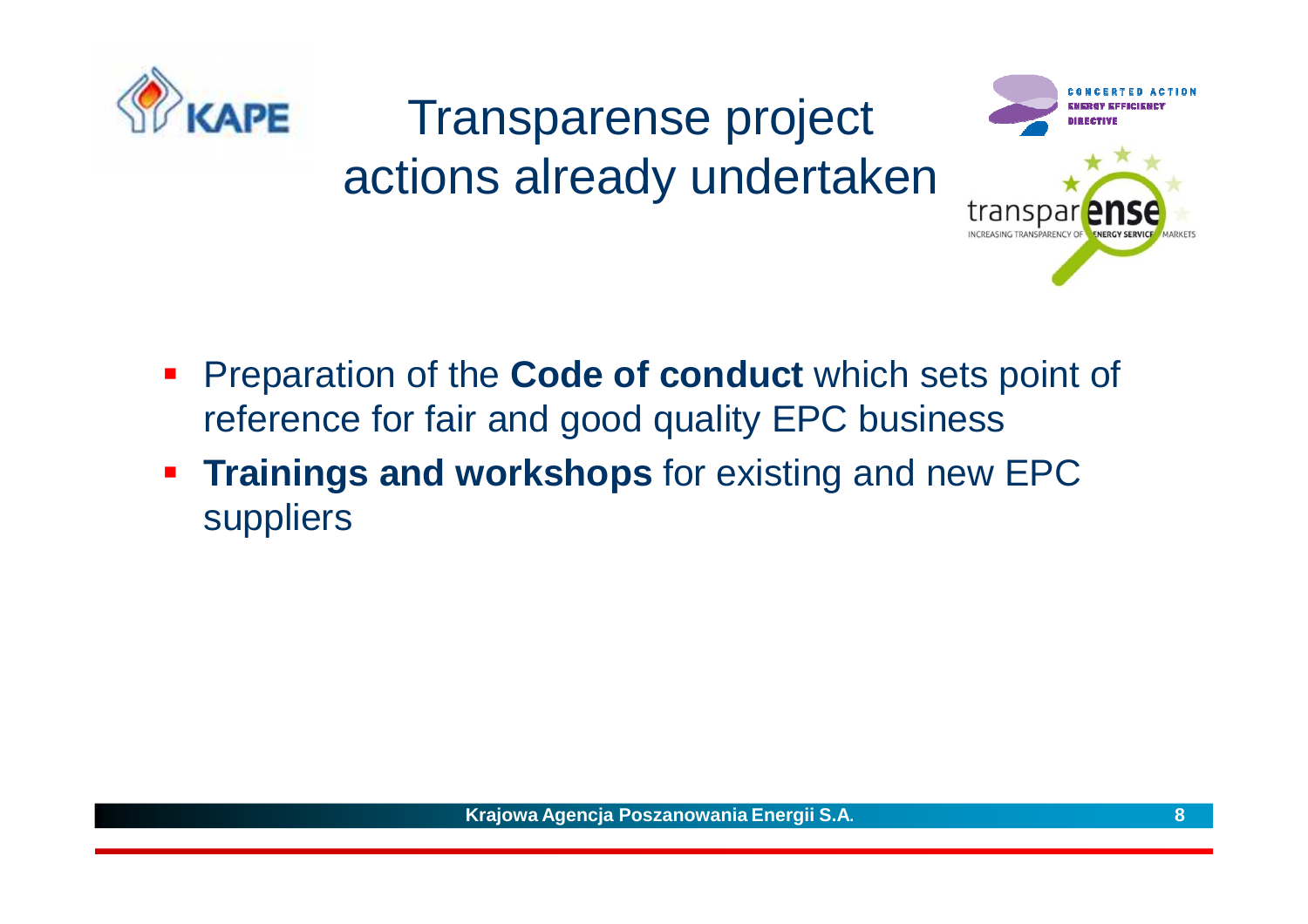

### Traininigs, seminars and workshops



- **3rd December 2013 the first training in Poland**
- Presented modules:
	- I. Basic information about EPC contracts; II. The process of applying EPC - from project identification to the public procurement procedures;<br>III, The processe of applying FBC stron III. The process of applying EPC  $\mathcal{L}_{\mathcal{A}}$  $-$  from the contract to the guaranteed savings;IV. Financing EPC; V. Strategies for the EPC market promotion and
		- development.

Conclusions of the training:

- F need of trainings in Poland
- L. interest in the implementation of the EPC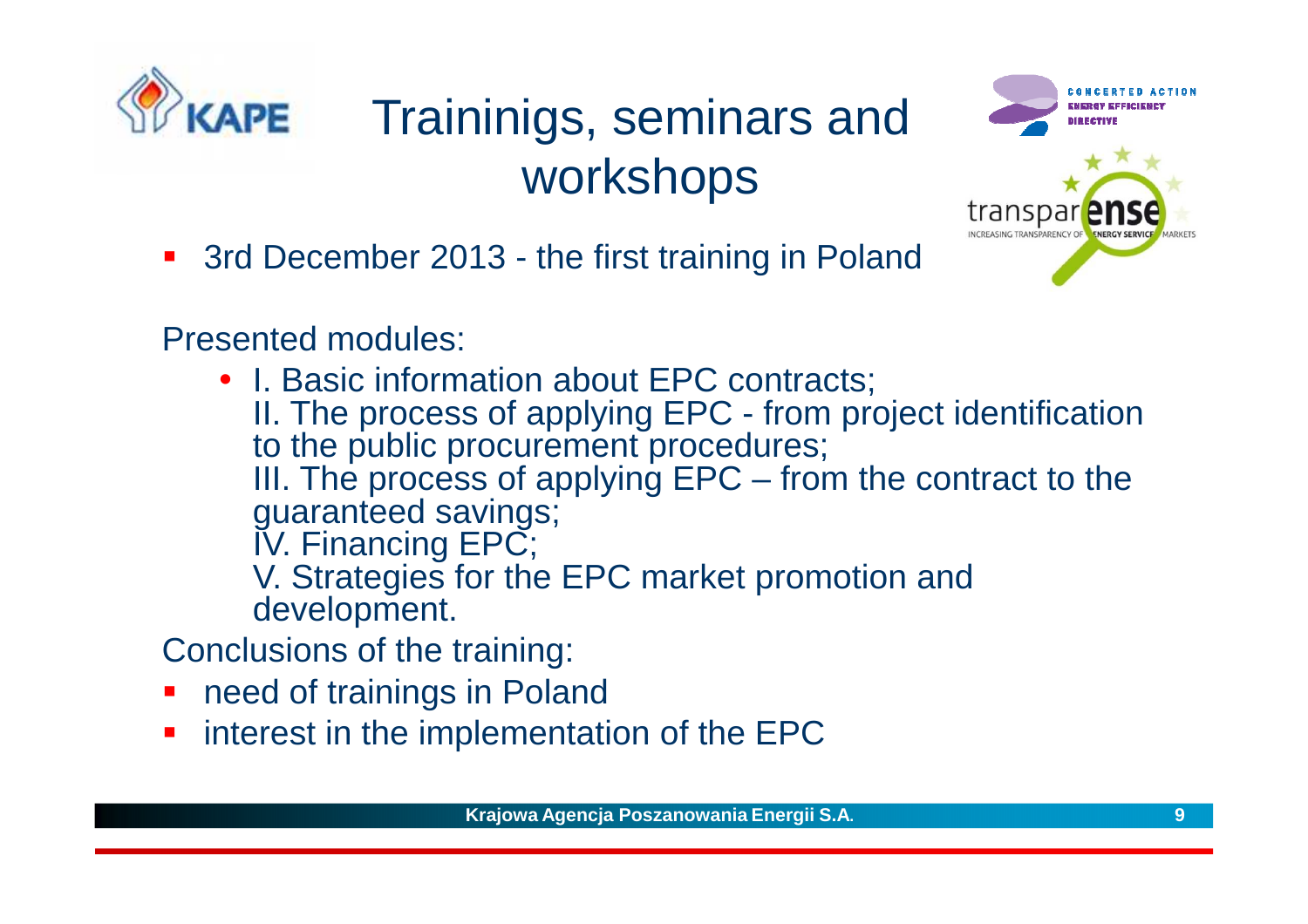

## Transparense project Code of Conduct



- $\mathcal{L}_{\mathcal{A}}$ European Code of Conduct
- $\mathcal{L}_{\mathcal{A}}$ National Code of Conduct in the participating countries.

The idea of Code of Conduct:

- $\mathcal{L}_{\mathcal{A}}$ Fundamental principles for EPC
- Compliance with the Codes of Conduct = guarantee of the  $\mathcal{L}_{\mathcal{A}}$ quality of EPC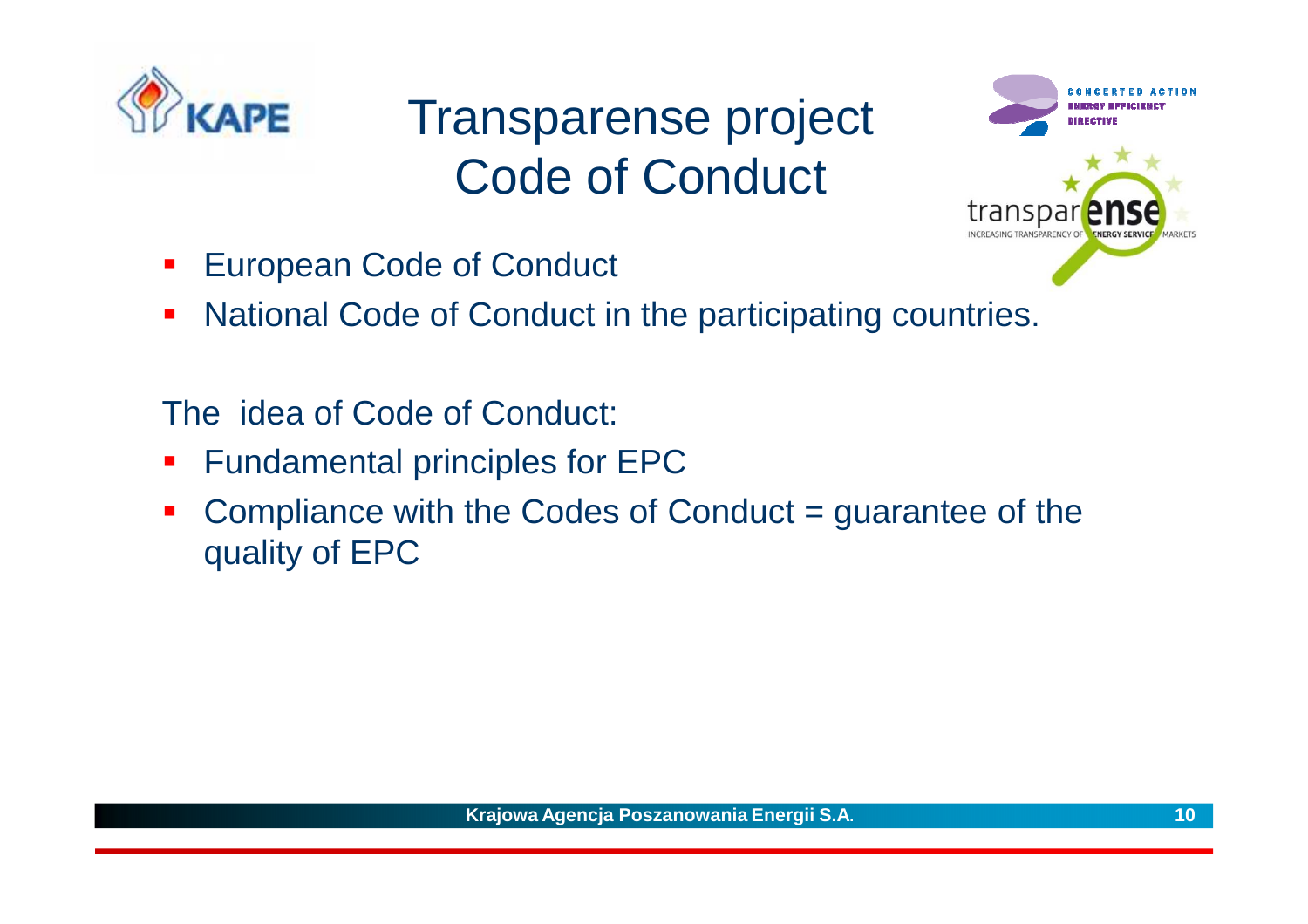

## ESCO Club



ESCO Club it is an informal platform:

- to promote ESCO on the market of municipalities and of business in Poland,
- to communicate with decision makers,
- for knowledge exchange in the subject of third party financing,
- for presentation exemples of energy saving projects,
- to open the market for private energy saving services in the public sector.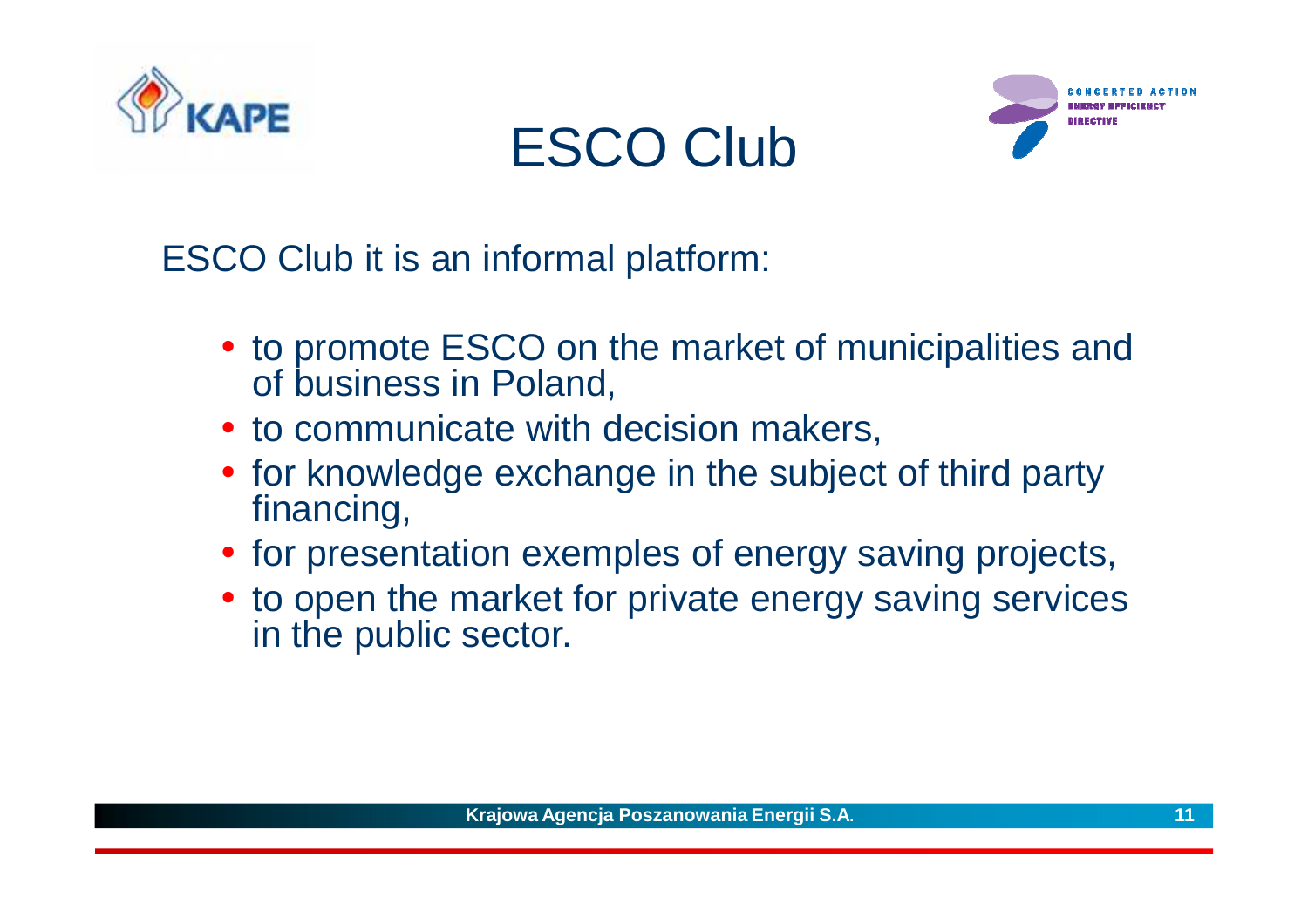

## PESCO project



- **PESCO** was an output to the need for supporting the development of the ESCO market in Poland.
- **The primary objective was to mitigate and eliminate** problems related to the provision of the ESCO market liquidity through refinancing ESCO receivables
- $\mathcal{L}_{\text{max}}$  Market recognition allows for building up a pipeline of projects
- Three groups of financial instruments considered by **PESCO**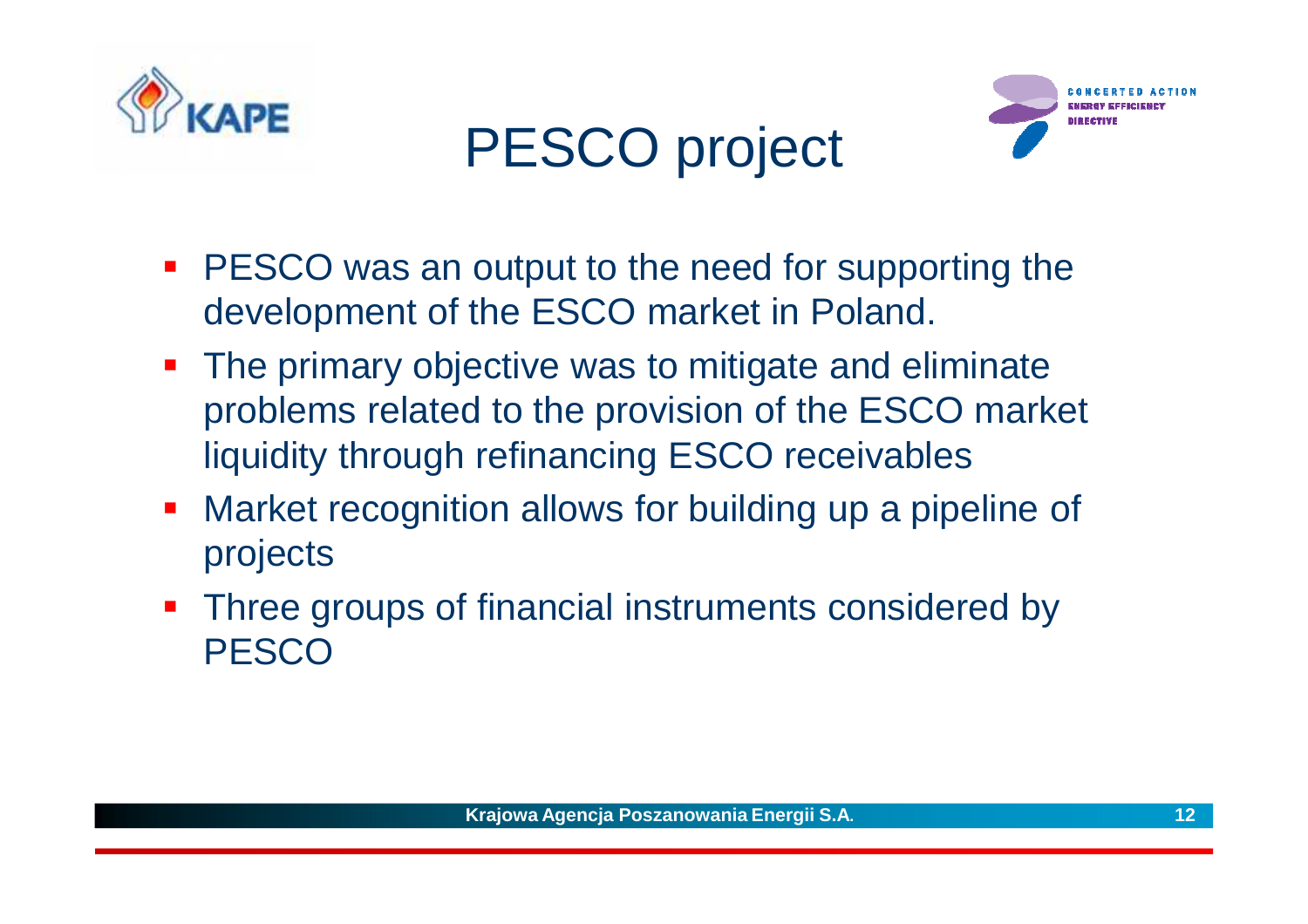

### PESCO project**Products**



- **Refinancing ESCO liabilities**
- $\overline{\mathcal{L}}$ **Loans**
- **Equity investments**

**Krajowa Agencja Poszanowania Energii S.A. 13**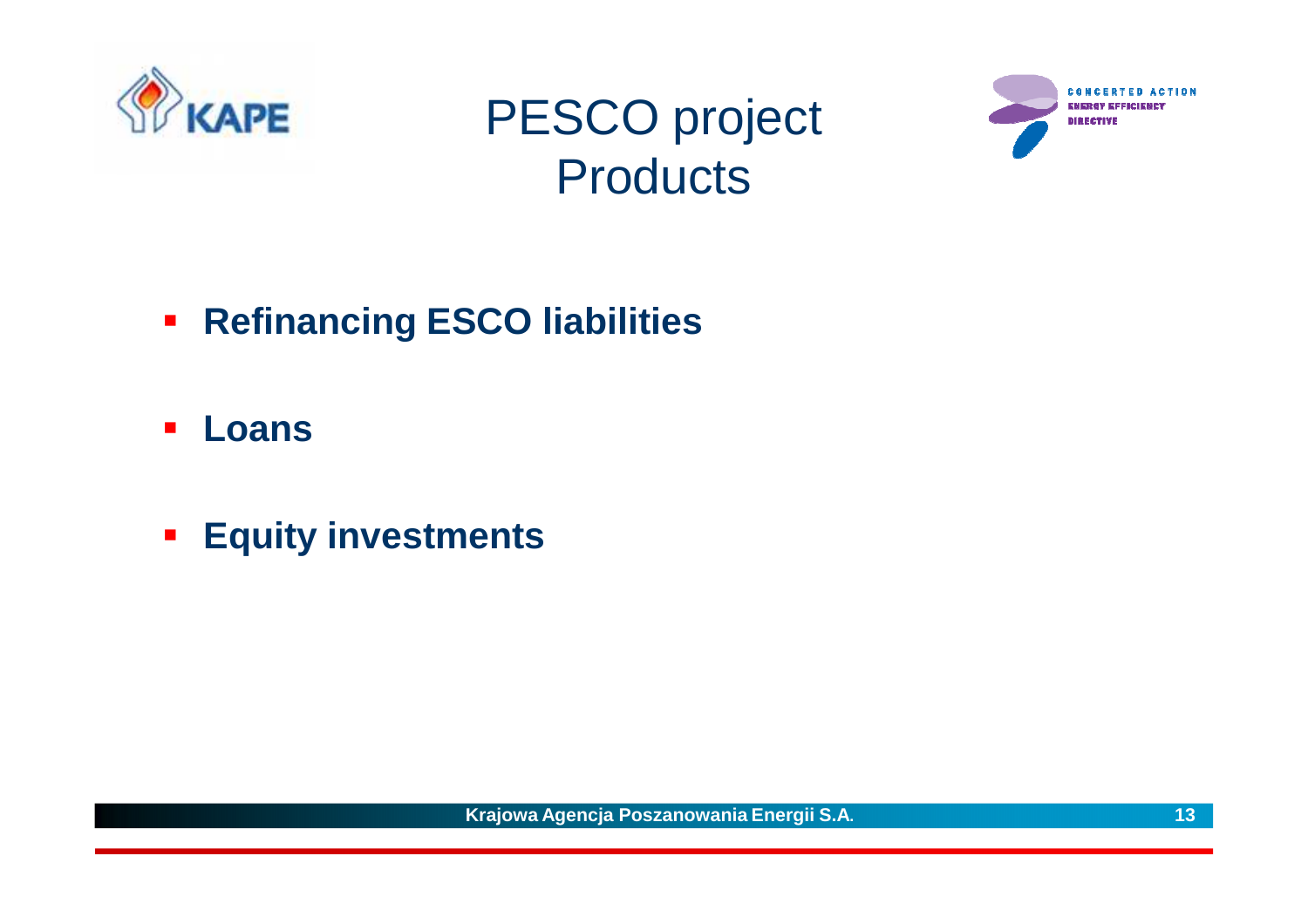



- 1. The Minister of Finance and Main Statistical Office of Poland do not recognize EPC as safe and sound for municipal debt, fully in line with its own decrees and not with Eurostat definition of public debt (that would not have an impact on public debt and does not create economic effects similar to loans),
- 2.The banking sector needs to see a pipeline of projects to open a<br>consolel product for ESCO but without the enecial financing line it. special product for ESCO but without the special financing line it is difficult to build a big scale of pipeline (squaring the circle),
- 3. The European Union de minimis "state aid" regulation allows for aid of up to €200,000 to be provided from public funds to any business enterprise over a rolling three-year period (legal problem with finansing ESCO project by National Fund for Environmental Protection and Water Management)